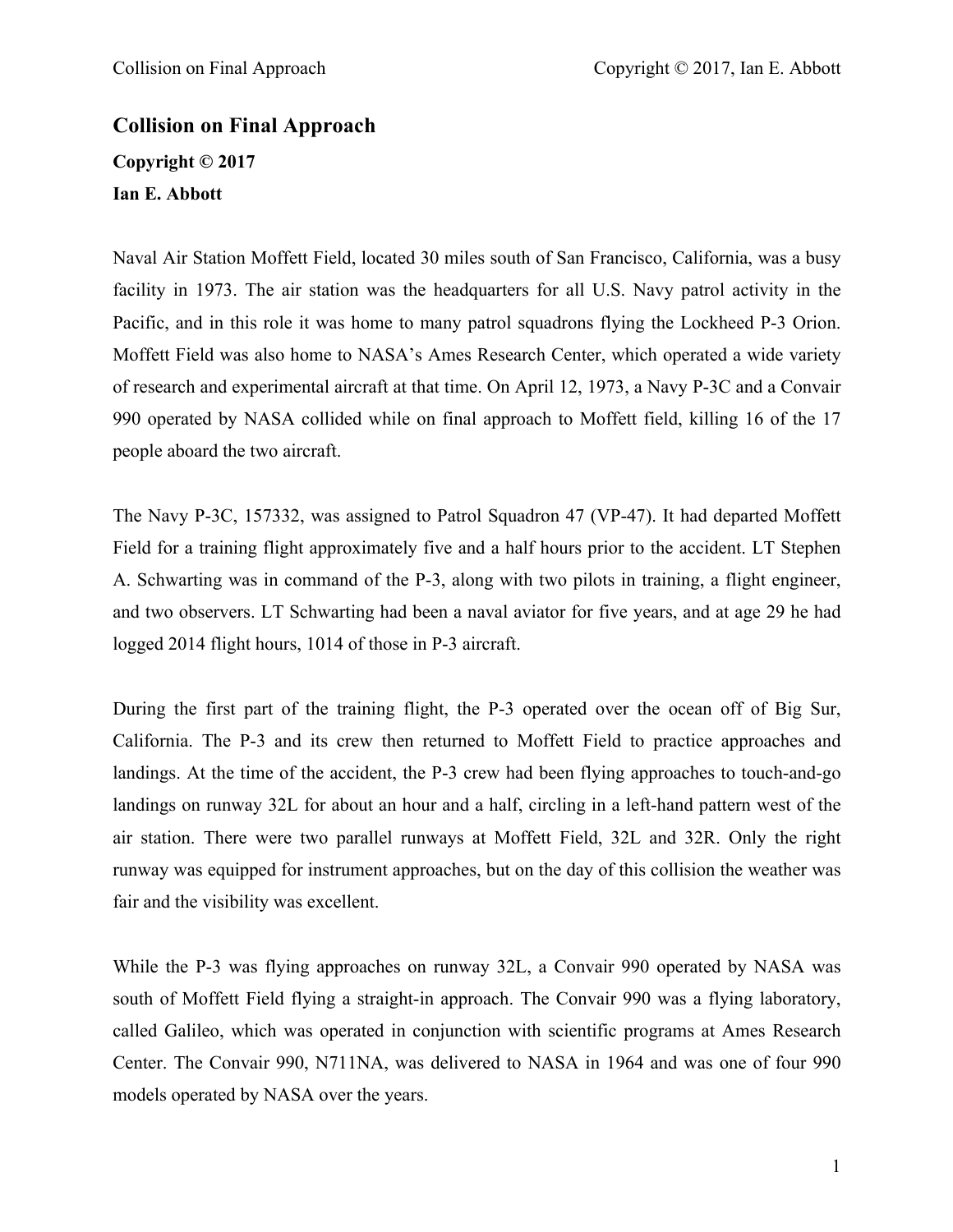On the day of the accident Galileo was returning from a two-hour flight over Monterey Bay to test a newly installed system for surveying migratory sea mammals. In past experiments Galileo had chased the 1967 solar eclipse, it had taken astronomers aloft to study comets, and it had last been used in a joint Soviet-American survey of the Bering Sea. Galileo's pilot was James P. Riley, age 28. There were a total of eleven men aboard Galileo: seven were NASA employees, and there were two employees each from Teledyne, Inc. and Northrop, Inc.

Galileo's pilot first contacted the Moffett Field tower at 1446, stating that he was ten miles south of the air station and requesting a straight-in approach. At that time the air traffic controller instructed Galileo's pilot to approach runway 32R and to contact the tower when he was seven miles south of the air station. There were other aircraft in the pattern at the time, and shortly after his exchange with Galileo the controller told another aircraft that there were "numerous P-3s left traffic for runway 32."

At 1448, the pilot of the P-3 contacted the tower and stated that he was "turning base, wheels down, touch and go." The controller acknowledged that transmission and instructed the pilot to "continue for the left side." Seconds later, Galileo's pilot contacted the controller and stated that he was seven miles south of the air station. The controller acknowledged the transmission from Galileo, and after an exchange with another aircraft the controller instructed Galileo's pilot to "continue for the right side."

At 1449, Galileo's pilot contacted the tower and said "gear down and locked." The controller replied by informing the pilot of the wind speed and direction, and then without explanation he stated that Galileo was "cleared to land 32L." The Galileo's pilot did not question the change in runway clearance, but acknowledged it by stating "32L, thank you." A few moments later the air traffic control transcript contains a transmission that is probably from LT Schwarting's P-3, stating "…touch and go on left side." The tower acknowledged this transmission by instructing the P-3 to "continue." At this point the two aircraft began to converge on the left runway approach.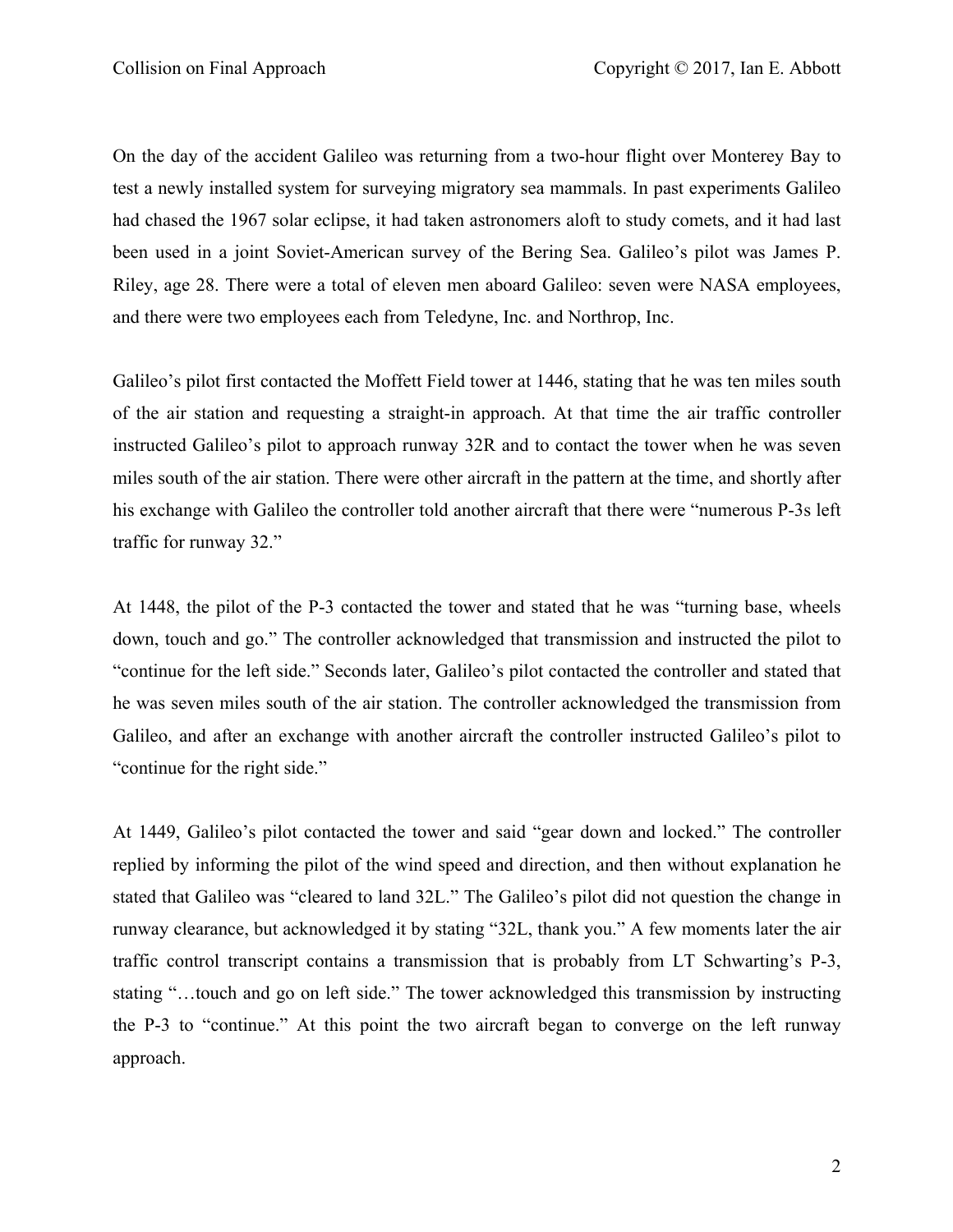At 1450, the air traffic control transcript contains an unidentified transmission, "Tower, you got that" followed by a second, garbled transmission. The controller replied to these two transmissions by saying "go around, go around we've…" The controller then transmitted the instruction "all aircraft in the pattern climb and maintain 1500." By that time Galileo and the P-3 had collided and crashed together about one half-mile south of the runway.

At the time of the collision Galileo was apparently above the P-3, descending on a converging path. According to the official Navy investigation, the fuselage at the base of the P-3's vertical stabilizer showed evidence of two tire marks that matched Galileo's dual nose gear tires. In addition to that, three pieces of the P-3's fuselage were found embedded in Galileo's nose gear.

According to eyewitnesses, the P-3 pulled up sharply in the moment before the collision, perhaps in an evasive action. Galileo struck the upper aft fuselage of the P-3 and the two aircraft crashed entangled on the  $12<sup>th</sup>$  tee of the Sunnyvale Municipal Golf Course. A large fire immediately engulfed the two wrecked aircraft. Although there were people playing golf nearby, no one on the ground was hurt.

The crash scene quickly became chaotic. The two aircraft crashed just 200 yards from the Bayshore Freeway, and drivers left their cars to scale the fence and rush to the burning wreckage. Golfers, and people from nearby office buildings who had seen the crash also swarmed around the site. The large number of onlookers made access difficult for the fire crews responding from Moffett Field and Sunnyvale. At the time of the crash a group of firemen were watching a demonstration of a "jaws of life" rescue device at the Mountain View Fire Department training center. When they saw the crash they loaded the rescue equipment and went to the scene, hoping that they could assist.

All of the sixteen men who were killed died in the crash or in the fire that followed it. The one survivor was Petty Officer Third Class Bruce N. Mallibert, who was an observer aboard the P-3. One of the golfers at the crash scene found Mallibert seriously injured and lying unconscious outside of the wreckage. He mistakenly thought that Mallibert was dead, and he covered Mallibert's body with a parachute.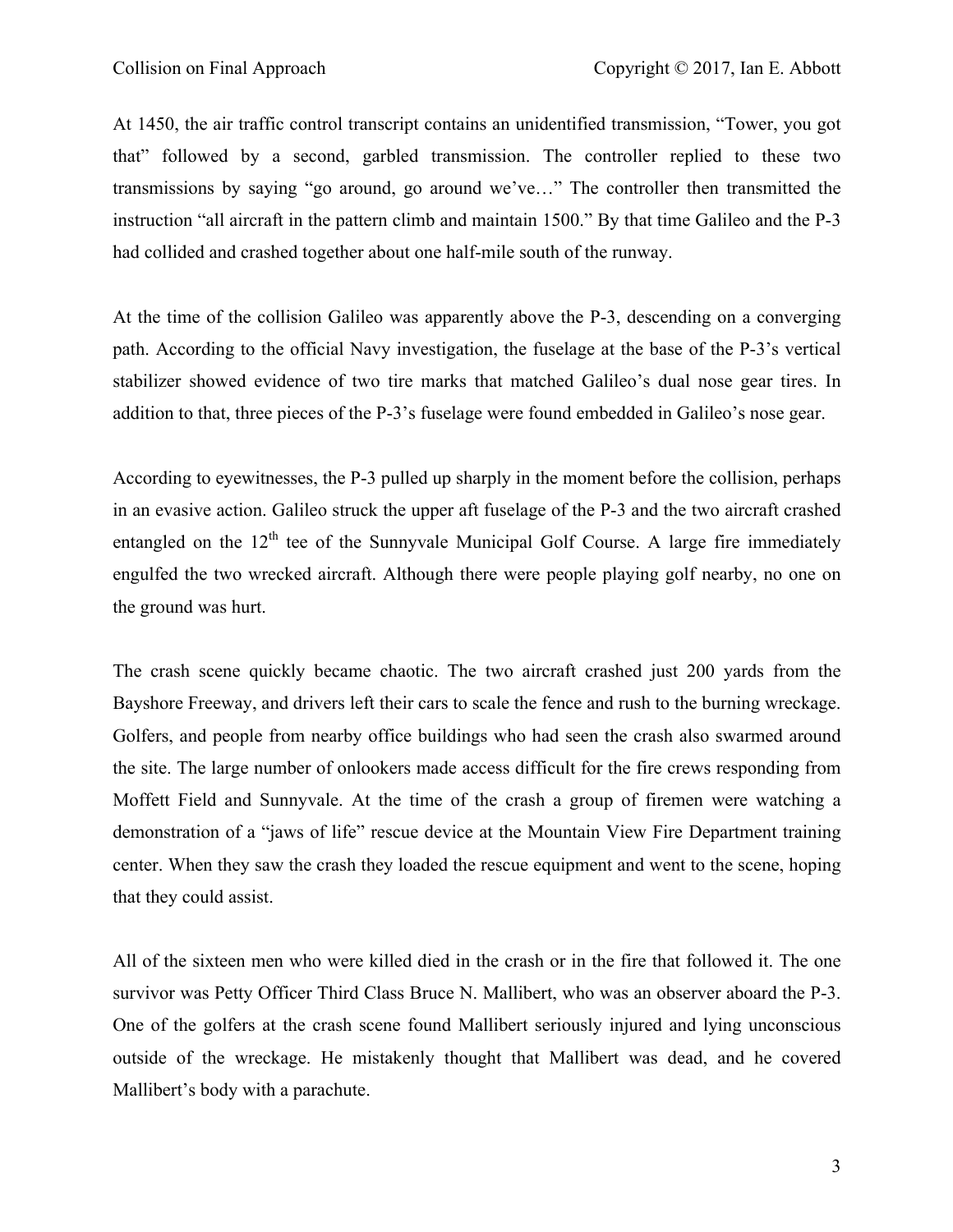Mallibert was lucky to have survived the crash, but he escaped death a second time minutes later. A fire truck drove over the parachute, its driver unaware that Mallibert was underneath it. Miraculously, the truck's wheels missed Mallibert on both sides. Soon after that, a fireman found Mallibert and discovered that he was still alive. He was taken to a nearby hospital where he remained in critical condition for many days.

This crash renewed calls for the Navy to leave Moffett Field, and several local members of Congress called for a halt to flying from Moffett Field in the days following the crash. There had been a large number of crashes around the air station when fighters and attack aircraft were based there in the 1950s, but P-3 operations had an excellent safety record. This collision was the only crash involving a P-3 near the airfield between the early 1960s, when patrol operations began, and 1994 when the Navy decommissioned Naval Air Station Moffett Field.

With the loss of Galileo, NASA lost a unique research asset in addition to losing several of the scientists who had helped to develop the flying laboratory and its experiments. Many of the programs that were to use Galileo were either delayed for years or were cancelled completely following the crash.

Today, Moffett Field is officially designated Moffett Federal Airfield. The Navy is gone, but the California Air National Guard's 129<sup>th</sup> Rescue Wing is stationed there and other military and government aircraft use the field occasionally. NASA eventually transferred all of the aircraft that had been operated by Ames Research Center to what is now the Armstrong Flight Research Center at Edwards Air Force Base. There is far less traffic at Moffett Field today than there was in 1973.

The final approaches to runways 32L and 32R still pass over the Sunnyvale Municipal Golf Course. There is no evidence on the course of the tragic mid-air collision that took place more than forty years ago.